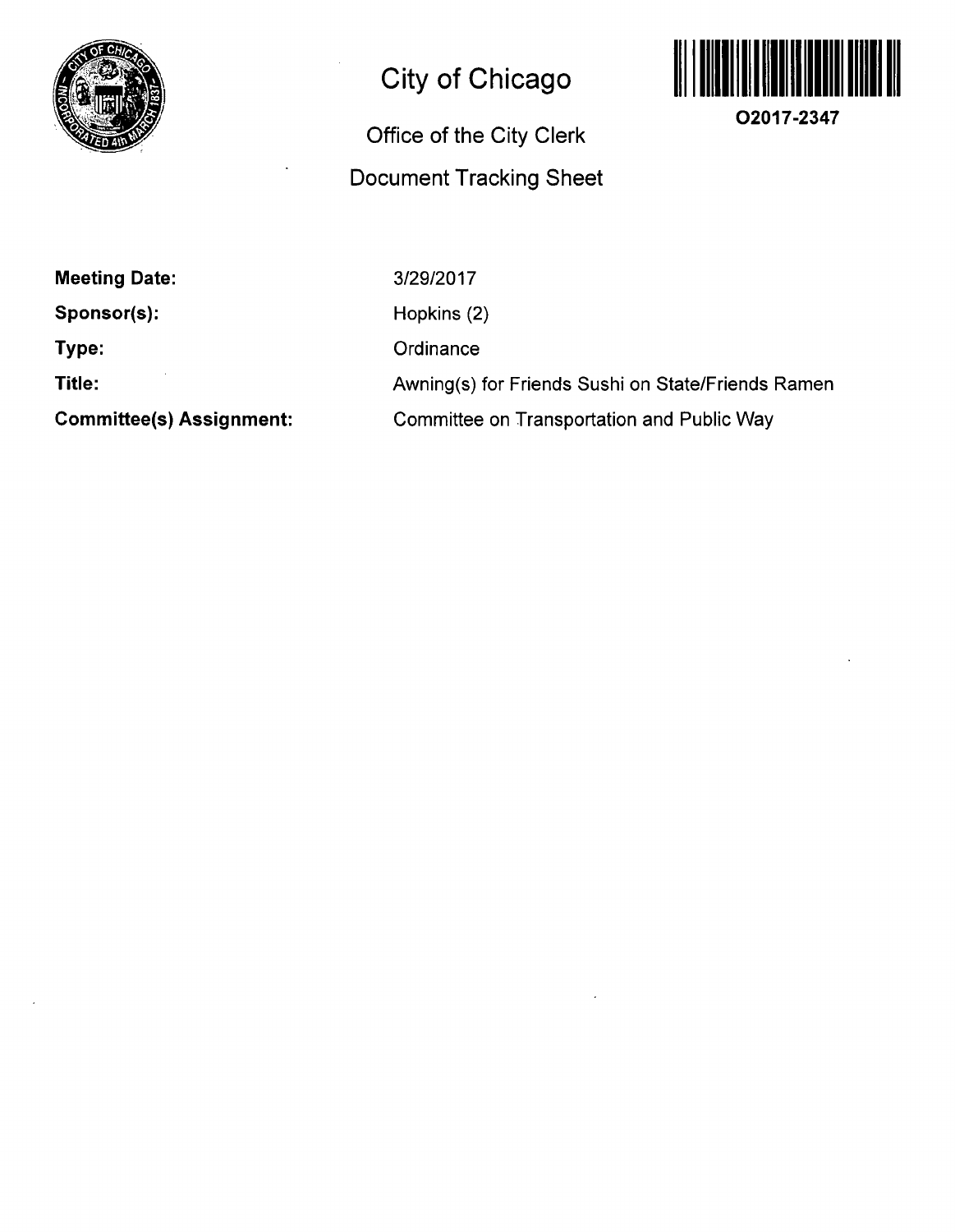#### **ORDINANCE** FRIENDS SUSHI ON STATE / FRIENDS RAMEN Acct. No. 404984 - 1 Permit No. 1125642

Se It Ordained by the City Council of the City of Chicago:

SECTION 1. Permission and authority are hereby given and granted to FRIENDS SUSHI ON STATE / FRIENDS RAMEN, upon the terms and subject to the conditions of this ordinance to construct, install, maintain and use one (1) Awning(s) projecting over the public right-of-way adjacent to its premises known as 806-808 N. State St..

Said Awning(s) at N STATE ST measure(s):

One (1) at twenty-one (21) feet in length, and two point five (2.5) feet in width for a total of fifty-two point five (52.5) square feet.

The location of said privilege shall be as shown on prints kept on file with the Department of Business Affairs and Consumer Protection and the Office of the City Clerk.

Said privilege shall be constructed in accordance with plans and specifications approved by the Zoning Department - Signs.

This grant of privilege in the public way shall be subject to the provisions of Section 10-28-015 and all other required provisions of the Municipal Code of Chicago.

The grantee shall pay to the City of Chicago as compensation for the privilege #1125642 herein granted the sum of fifty (\$50.00) per annum in advance.

A 25% penalty will be added for payments received after due date.

The permit holder agrees to hold the City of Chicago harmless for any damage, relocation or replacement costs associated with damage, relocation or removal of private property caused by the City performing work in the public way.

Authority herein given and granted for a period of five (5) years from and after Date of Passage

Alderman

Brian Hopkins 2nd Ward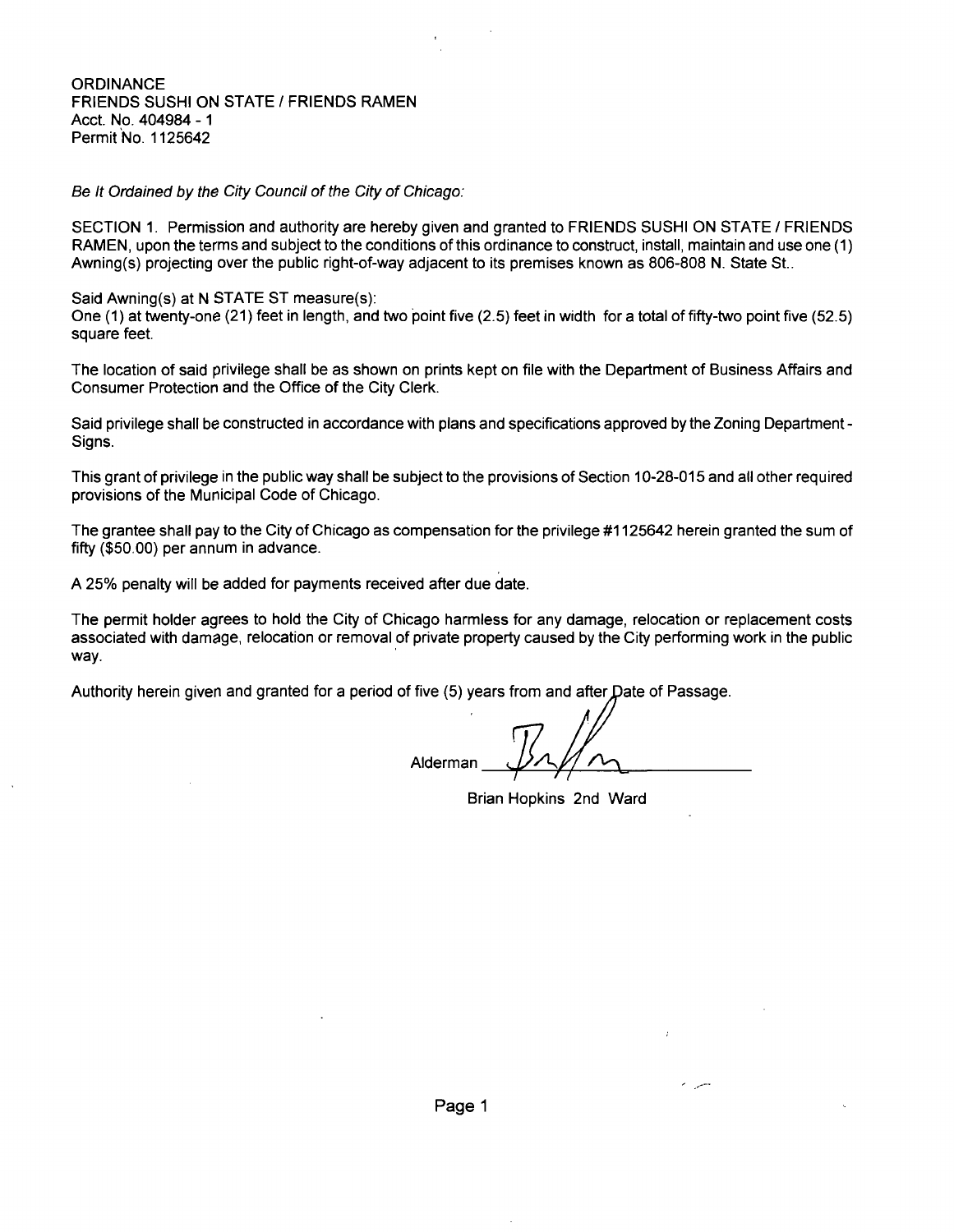

COPYRIGHT 2013 BY TFA Signs THIS RENDERING IS THE PROPERTY OF TFA SIGNS INC AND THE PARTY WHICH REQUESTED THE RENDERING IT IS AN UNPUBLISHED ORIGINAL DRAWING NOT TO BE REPRODUCED OR EXHIBITED WITHOUT THE CONSENT OF TFA SIG